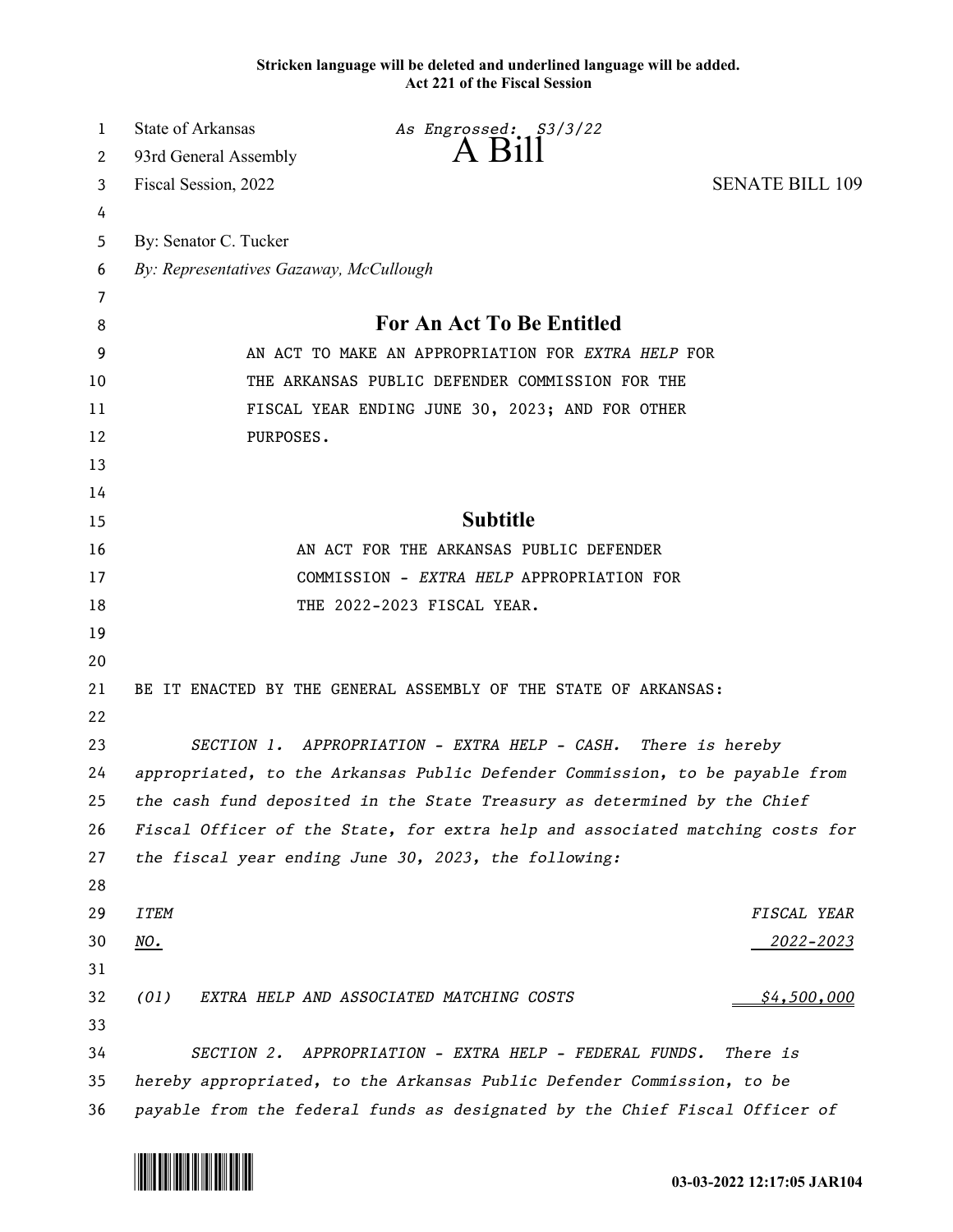*the State, for extra help and associated matching costs for the fiscal year ending June 30, 2023, the following: ITEM FISCAL YEAR NO. 2022-2023 (01)* EXTRA HELP AND ASSOCIATED MATCHING COSTS  $\frac{64,500,000}{2}$  *SECTION 3. EXTRA HELP. There is hereby authorized, for the Arkansas Public Defender Commission for the 2022-2023 fiscal year, the following maximum number of part-time or temporary employees, to be known as "Extra Help", payable from funds appropriated herein for such purposes: forty-five (45) temporary or part-time employees, when needed, at rates of pay not to exceed those provided in the Uniform Classification and Compensation Act, or its successor, or this act for the appropriate classification.* 

 SECTION *4*. COMPLIANCE WITH OTHER LAWS. Disbursement of funds authorized by this act shall be limited to the appropriation for such agency and funds made available by law for the support of such appropriations; and the restrictions of the State Procurement Law, the General Accounting and Budgetary Procedures Law, the Revenue Stabilization Law, the Regular Salary Procedures and Restrictions Act, or their successors, and other fiscal control laws of this State, where applicable, and regulations promulgated by the Department of Finance and Administration, as authorized by law, shall be strictly complied with in disbursement of said funds.

 SECTION *5*. LEGISLATIVE INTENT. It is the intent of the General Assembly that any funds disbursed under the authority of the appropriations contained in this act shall be in compliance with the stated reasons for which this act was adopted, as evidenced by the Agency Requests, Executive Recommendations and Legislative Recommendations contained in the budget manuals prepared by the Department of Finance and Administration, letters, or summarized oral testimony in the official minutes of the Arkansas Legislative Council or Joint Budget Committee which relate to its passage and adoption. 

SECTION *6*. EFFECTIVE DATE. This act is effective on and after July 1,